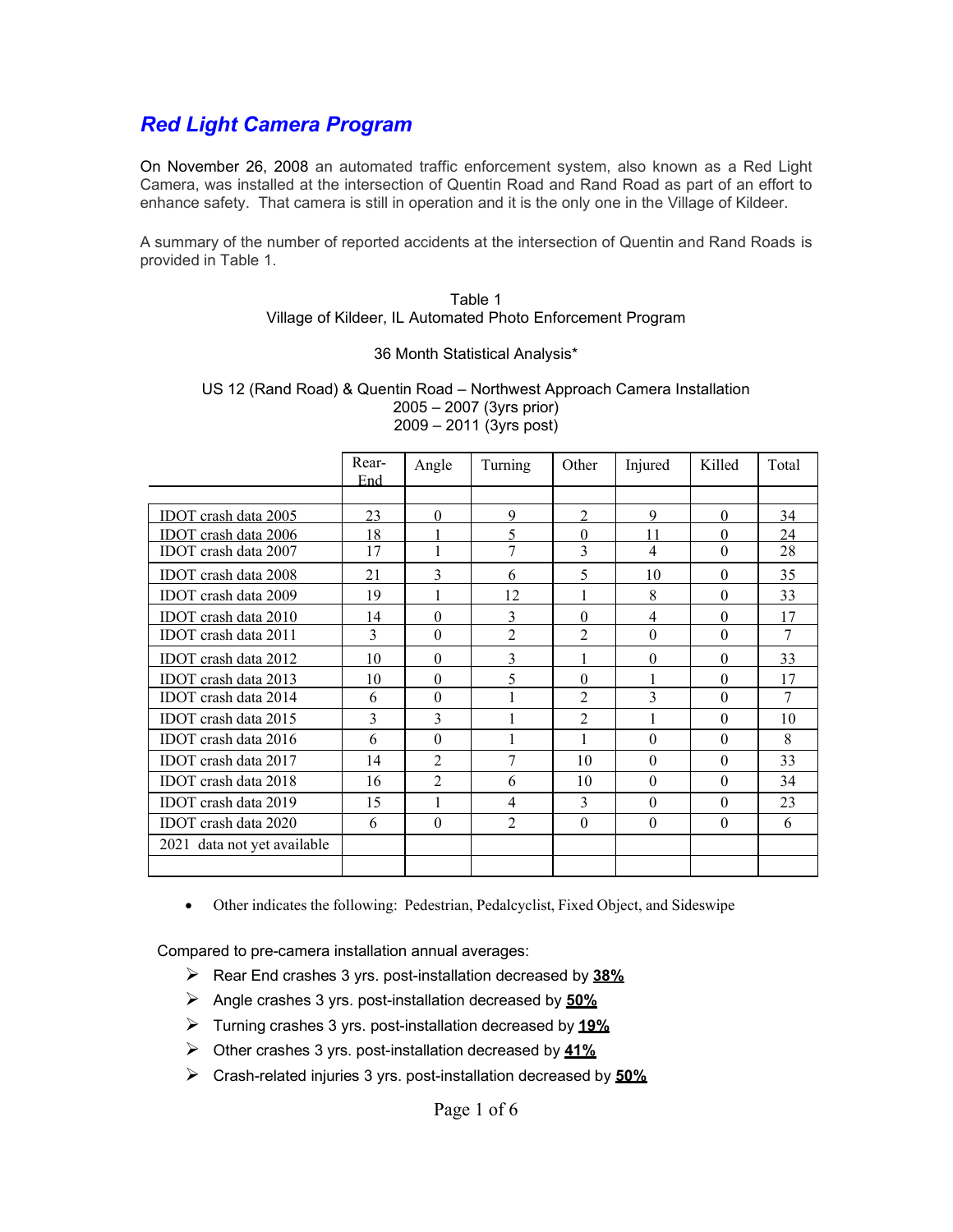➢ Total crashes 3 yrs. post-installation decreased by **34%**

*\*All data is based on information derived from multiple sources and distributed by the Illinois Department of Transportation. The Village of Kildeer is not responsible for the accuracy of the data contained herein.*

### **What is a Red Light Violation?**

There are Two Types of Red Light Violations:

 $\Box$  Right Turn on Red without coming to a complete stop. You may be cited with a Red Light Violation if you fail to bring your vehicle to a complete stop before turning right when the light is red. Turning right on red, after bringing your vehicle to a complete stop, is only allowed at intersections that do not have signs prohibiting such turns. For exact wording, please check Illinois' Rules of the Road, or visit the Secretary of State's website, www.cyberdriveillinois.com

 $\Box$  Entering an intersection after the traffic signal has turned red. Motorists already in the intersection when the signal changes to red, when waiting to turn for example, are not considered red light violators.

### **How much is the fine?**

The fine is \$100.00 for each violation.

### **How much time do I have to pay my Red Light Violation Notice?**

You must pay the civil penalty on or before the due date on your Violation Notice. The due date for payment is located on the top and bottom right of your Notice of Violation.

### **What are my Options?**

Pay the fine or contest the violation.

### **OPTION I. Pay the Fine**

□ **Pay Online:** Logon to www.RedLightViolations.com by entering the Violation Notice Number and License Plate Number noted on the top and bottom right of your Notice of Violation. There is a \$3.50 convenience fee for paying on-line, assessed at the time of payment.

**Pay By Mail:** Mail your check or money order (payable to the Village of Kildeer Photo Enforcement Program) in the return envelope provided. Be sure to include the payment stub from the bottom of the notice you received along with your payment. Please do not send cash.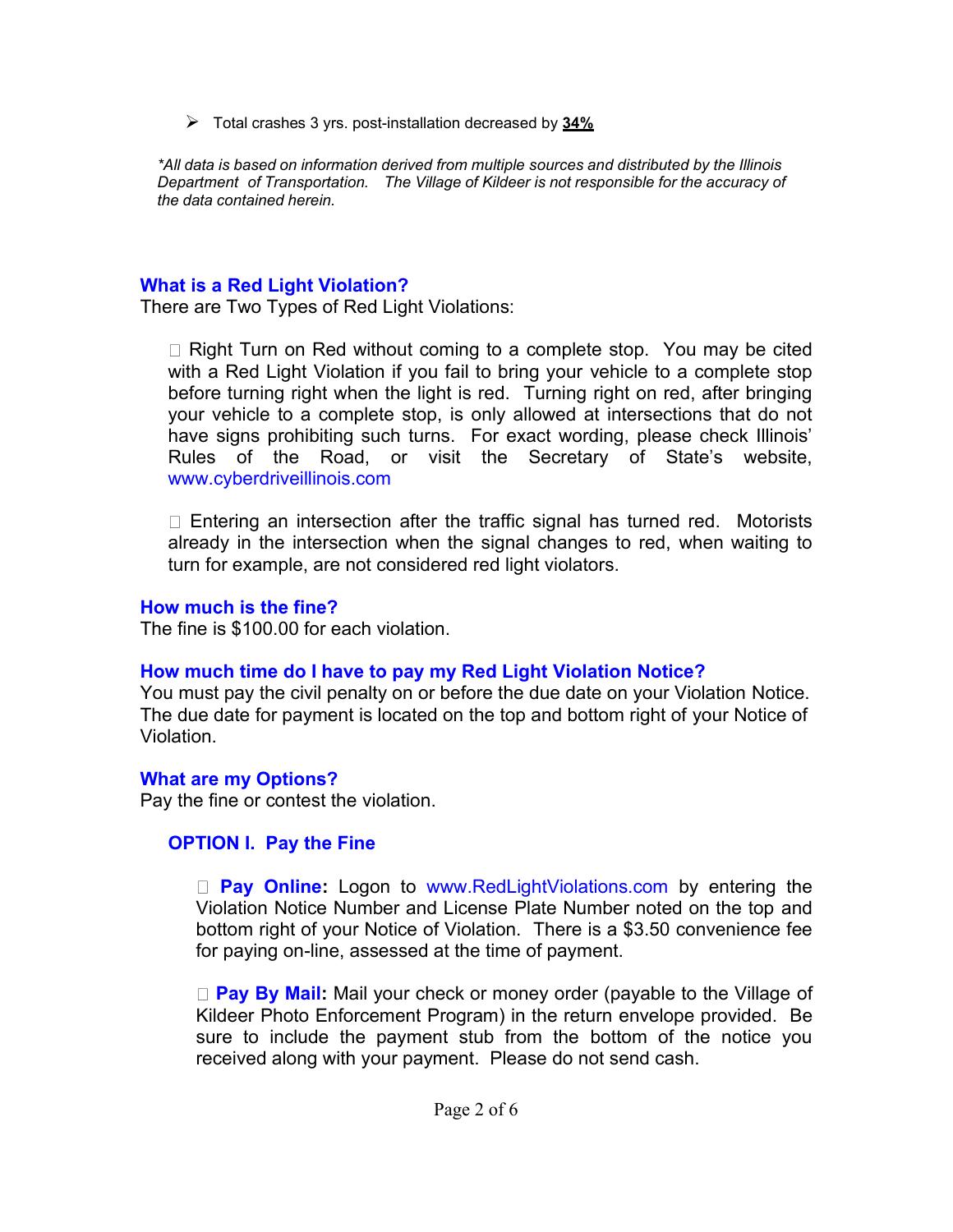□ **Pay By Credit Card:** A Toll Free telephone number to process payment by credit card was established. The phone number is noted on the violation. Payments will be accepted between the hours of 9am – 4pm. We accept VISA and MasterCard and there is a \$3.50 convenience fee for the service. A transaction confirmation number will be provided as well as an email confirmation for your permanent records if you wish.

 $\Box$  In-Person Payments are not available.

# **OPTION II. Contest the Notice of Violation:**

Please make sure that the basis for your contest is one of the following four options (these are also listed on the back of the notice of violation):

- 1. Police officer already issued you a uniform traffic citation for the same violation (the citation issued by the police officer takes precedence over the Violation Notice); or
- 2. Vehicle or license plates were stolen and not recovered at the time of the violation; or
- 3. Vehicle was leased or rented to another party, and a written affidavit of the lessee of the vehicle and a lease agreement were submitted; or
- 4. Vehicle was an emergency vehicle or lawfully participating in a funeral procession

# **Contest By Mail:**

Fill in the **CONTEST BY MAIL** circle on the notice stub and on the self-addressed return envelope.

 $\Box$  Enclose a letter signed by the registered owner of the vehicle setting forth facts that establish a defense.

 $\Box$  Enclose any supporting evidence, such as affidavits, photos, state vehicle registration, official police vehicle theft/or recovery reports with the Violation Notice Number indicated.

 $\Box$  Be certain these documents are legible and complete. Send copies, original documents will not be returned.

 $\Box$  Enclose all evidence to support your defense as the Hearing officer's decision is final.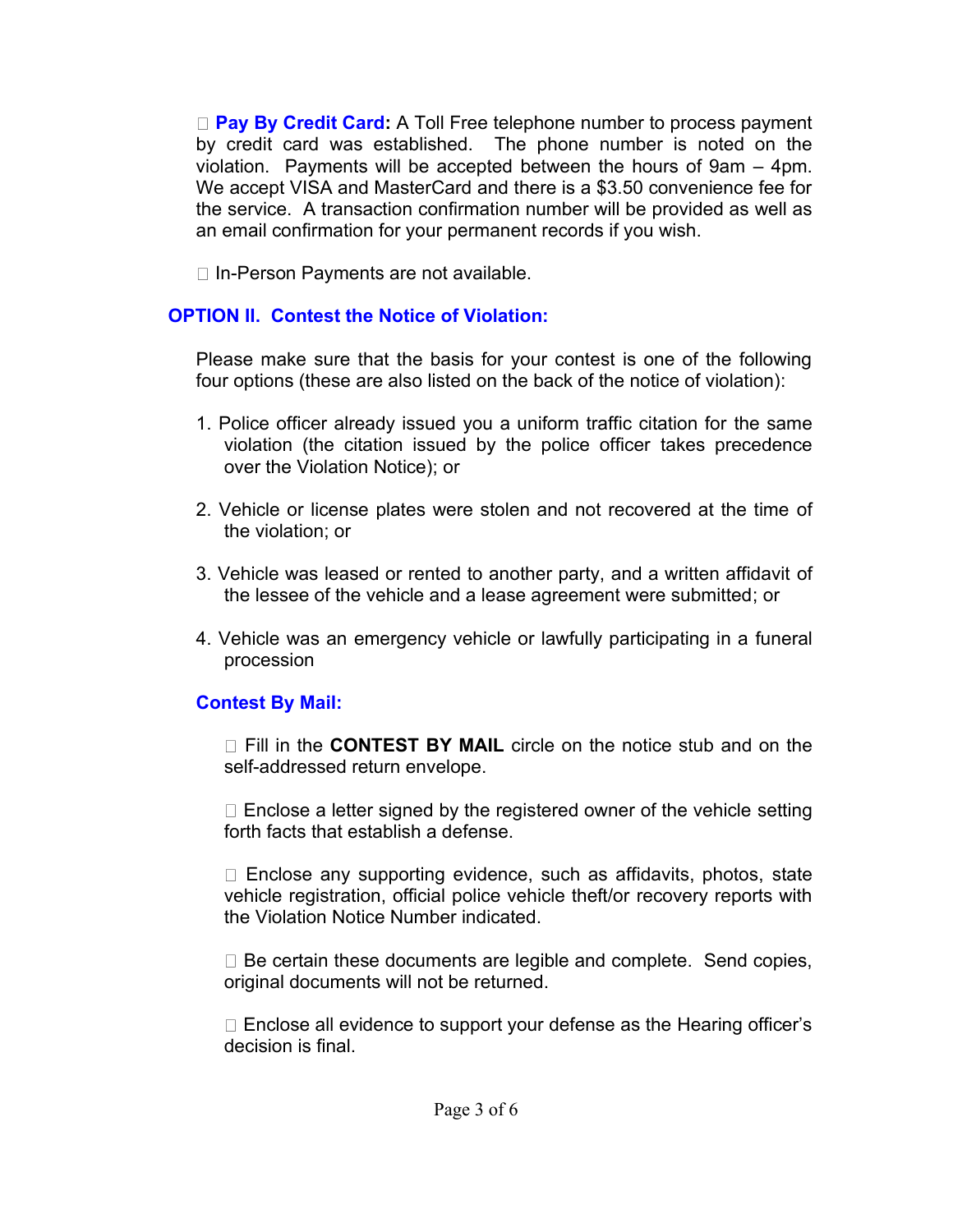$\Box$  All Contest By Mail materials must be submitted using the enclosed return envelope and must be received by the Pay or Contest By Date.

Requests to Contest Received AFTER the Pay or Contest By Date:

 $\Box$  The Registered Owner (no one else) must send a document to the Police Department and

(1) Explain why a reply was not sent prior to the Pay or Contest by Date; and

(2) State why the request to contest should be heard.

### **Request An In-Person Hearing:**

Fill in the **IN PERSON HEARING** circle on the return stub and on the return envelope. Mail the stub in the return envelope.

 $\Box$  Requests will only be honored if received by the Pay or Contest By Date.

### **Can a Hearing Date be Re-Scheduled?**

Yes. A Hearing Date can be re-scheduled once.

### **If I am in the intersection when the light is yellow and the light changes to red, will I receive a Notice of Violation?**

No. The automated system only becomes active once the red light is showing. It will not capture a vehicle that enters the intersection prior to the light changing to red. If you entered the intersection on yellow, it is legal to clear the intersection if the light turned red while you were still in the intersection. In the violation notice, the first photo shows your car at the white line when the stoplight was red. In the second photo the stoplight was still red when the car proceeded into the intersection.

# **Will the red light cameras take a picture of the driver of the vehicle?**

No. A violation of the ordinance is a civil violation assessed against the owner of the vehicle; it is not a criminal violation. This violation will not affect your driving privileges or insurance rates. Similar to a parking ticket, there is no need to identify the driver and therefore, no need to capture the image of the driver.

A common misconception is that the cameras will be photographing everyone as they drive thru the community. In fact, Sensors placed in the pavement activate the camera only when a vehicle enters the intersection during the red light cycle. A total of 3 photographs will be taken plus 8-10 seconds of digital video. The images include: the car entering the red light intersection, the car passing thru the intersection and finally, a close-up of the license plate. All 3 images, plus a link to view the video footage on-line, will be provided to the vehicle's registered owner who is mailed the violation. According to Illinois Law, it is illegal to photograph the faces of either drivers or passengers.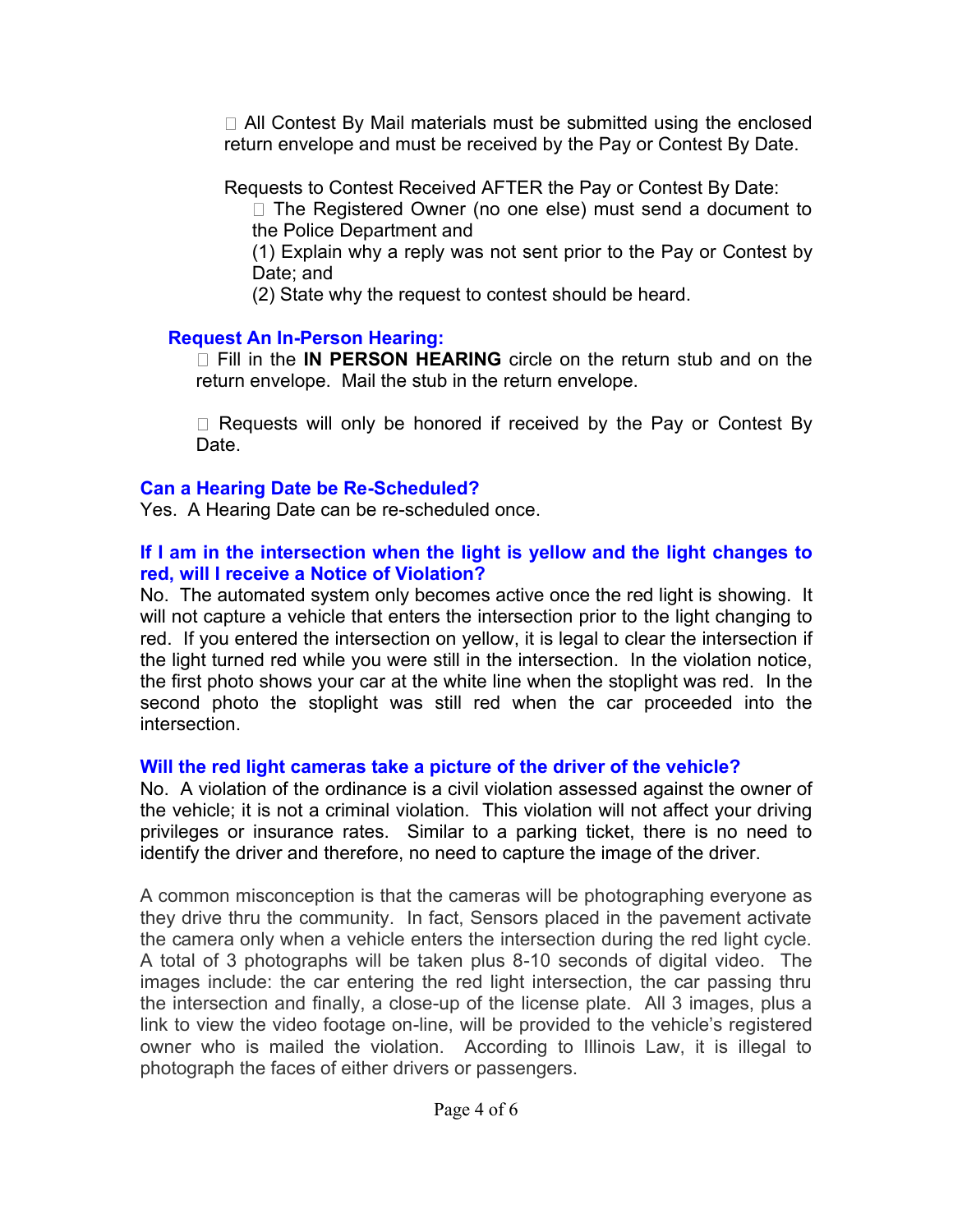#### **Where can I go to view my video and images?**

To view your violation video clip and images, log on to www.redlightviolations.com. To log on to the site you must enter your 16 digit Notice Number and License Plate information located at the top right of your Violation Notice. If you do not have Internet access, you may visit any public library for Internet access to view your video.

#### **Am I still liable if I was not the operator of the car at the time the violation took place?**

Under Illinois State Law, HB 4835 effective May, 2006, the registered owner of a vehicle is liable for any automated traffic law violations that occur to the vehicle. It does not matter who was driving the car, the law clearly states that the registered owner is liable.

#### **The car was a rental, why did I receive the Violation Notice?**

Under the law, the person(s) designated on the rental or lease agreement of a vehicle as the driver(s) of that vehicle is responsible for any assigned violations during the rental period. Your name and address were provided to us by the rental car agency.

#### **What happens if I ignore the Violation Notice?**

Failure to pay the civil penalty or to contest liability prior to the Pay or Contest Date on the Notice will result in a Determination of Liability being entered against you. You will be given another period to pay, at which time, if payment has still not been received, a Final Determination of Liability will be issued. If the Final Determination of Liability is not paid, a late payment fee will be imposed and the fine increased. If this Second Notice remains unpaid, collections and an entry of a judgment against you may proceed

#### **My payment has already been sent; will I still be charged late fees?**

Payment must be received on or before the Pay or Contest by Date indicated on the violation notice. Postmarked dates are not considered as payment received, and payment extensions are not granted.

#### **I paid the violation; why did I receive another Violation Notice?**

The Notice you just received could be for additional violations or it may just be a second notice which crossed your payment in the mail. Payments are posted the same day they are received, but you may call the toll free number on the notice for assistance and to confirm receipt.

#### **If I pay the fine, can I then contest it or ask for a hearing?**

No. Once you have paid a fine it is considered an admission of liability and requests to contest or schedule a hearing will not be granted.